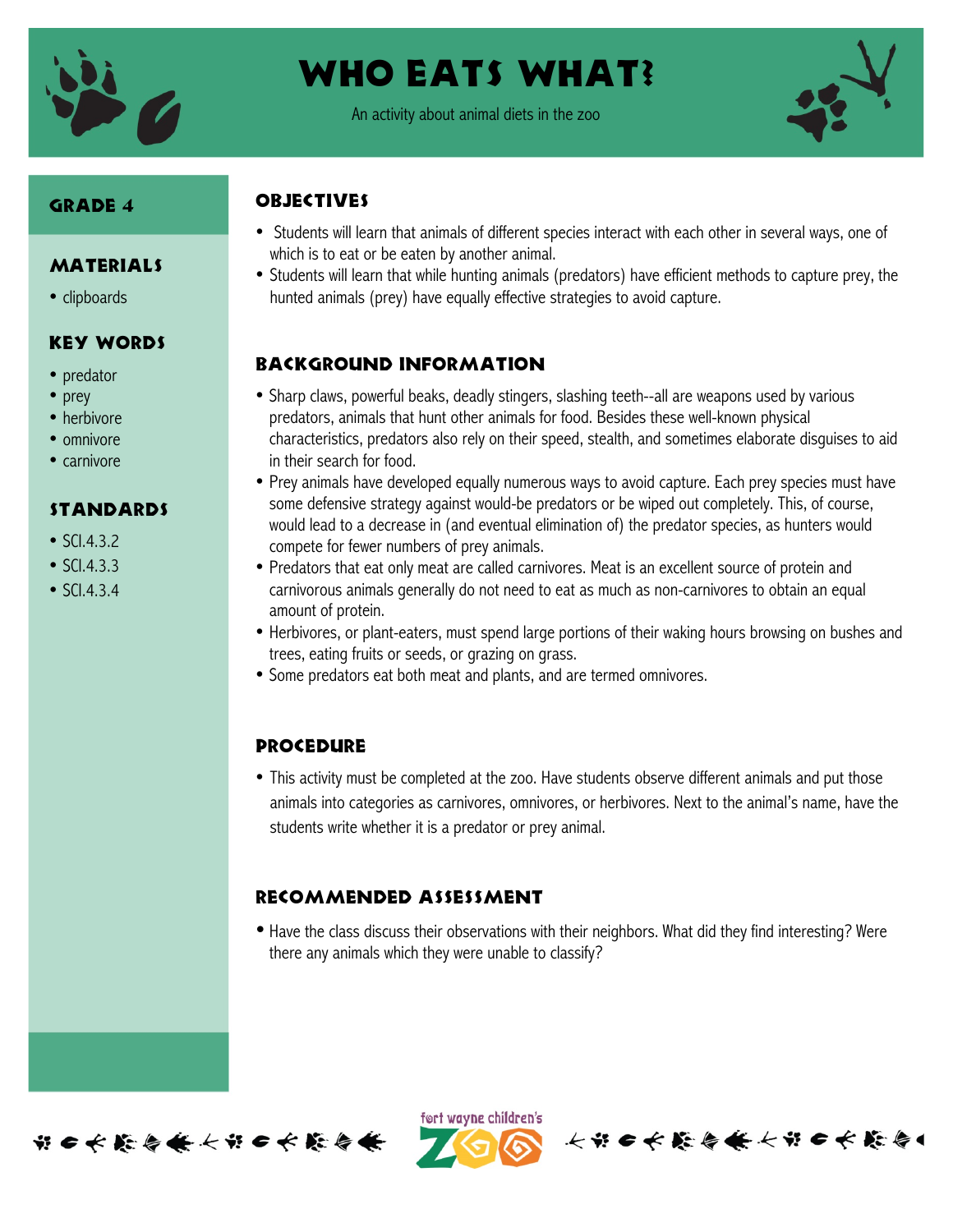

## WHO EATS WHAT?

**Continued** 



### **EXTENSIONS**

• Have each student choose a zoo animal and observe it for 5-10 minutes. Have them draw its picture and describe its behavior (feeding, sleeping, fighting, grooming, etc.). Is this animal a predator or a prey animal? What does this animal eat?

## Teacher hints

• When planning a field trip to the zoo, download the Fort Wayne Children's Zoo's School Programs Guide which includes a coupon for a free teacher planning day. Make sure all chaperones are educated on all rules and procedures.





长节日长藤春条长节日长藤春1